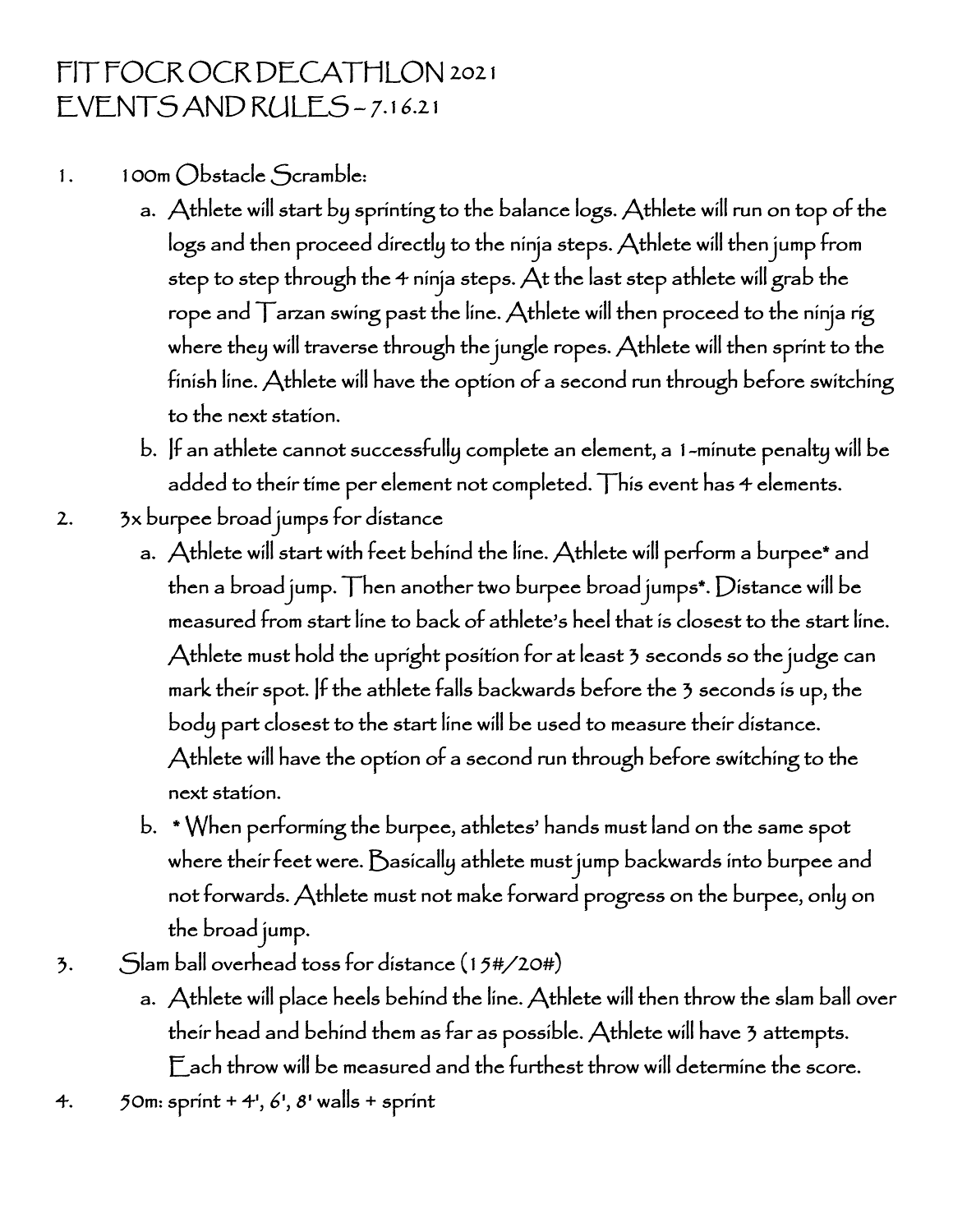- a. Athlete will start behind the line and sprint to the first wall. Athlete will climb over the 4', 6' and 8' walls and sprint to the finish. There will be a step available on the 8' wall, but it will result in a 15 second penalty. Athlete may also receive help over the walls but it will be a 30 second penalty per assist. Athlete will have the option of a second run through before switching to the next station.
- 5. 400m tire pull (chest harness)
	- a. Athlete will secure the chest harness and start with toes behind the line. Athlete will the run out into the field dragging the tire behind them for 200m. Athlete will then turn around the cone and then proceed to run back to the start line. Athlete may touch the rope during the turnaround, but no part of the tire can leave the ground. This will be a single attempt event.
- 6. 200m double sandbag carry (20/20# and 30/30#)
	- a. Athlete will start by sprinting to the sandbags. Athlete will pick up two sandbags of the appropriate weight and proceed through the course. Athlete will carry both bags under Rolling Thunder, over the first hurdle, under the second hurdle, and over the third hurdle. Athlete will then proceed to the turnaround point and complete the course in reverse. This will be a single attempt event.
	- b. Athlete may drop the sandbags over the hurdles but must not throw them to make forward progress at any point.
	- c. Athlete has the option of carrying only one sandbag, but their time will be tripled.
- 7. Multi-rigs for time
	- a. Athlete will attempt to complete the Big Green Rig and both lanes of Rigamortis. If an athlete fails a section, they have an option to do that section again. If they cannot complete it, they will receive a 1-minute time penalty for each failed section. Athlete will have the option of a second run through before switching to the next station.
	- b. There will be 6-10 sections.
- 8. Max rope climbs in 1 minute